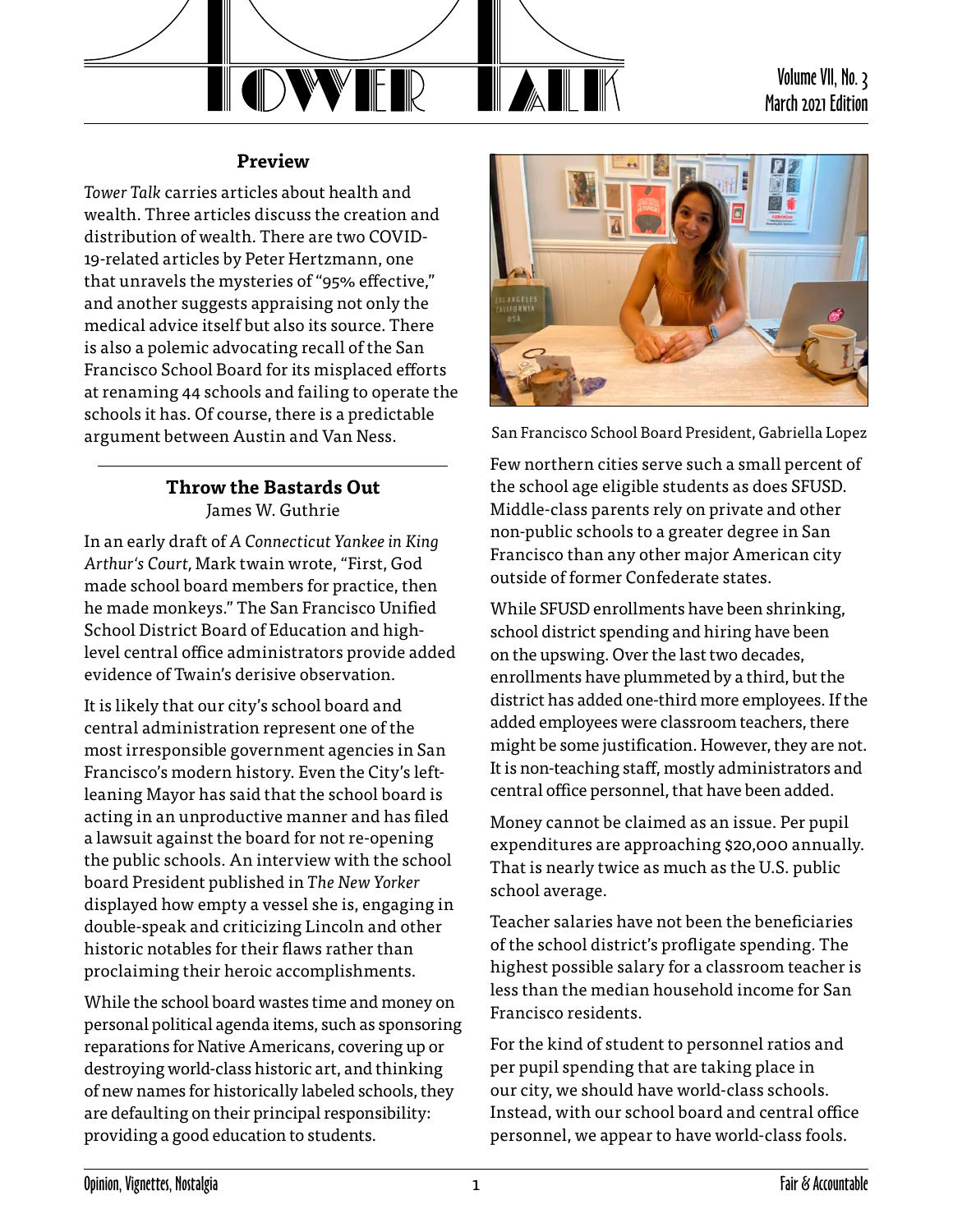One proposed solution is to subordinate the school board to the County Board of Supervisors and empower that body to appoint school board members. Research fails to reveal differences between appointed and elected school boards. Thus, more to the point, a recall election is in order. If you have an opportunity to sign a recall petition, please do so.

## **Wealth and Its Problems** James Guthrie

The United States is the World's wealthiest nation. Our annual Gross Domestic Product of

\$33 trillion exceeds all other nations, including China, by a wide margin. (On a per capita basis, Switzerland, Ireland, and Norway have higher GDPs than the U.S.) However, U.S. wealth is not distributed equally, either by geography or by household, and as a nation, we are deeply in debt.

A seismic social and economic shift began in the 1990's. The U.S. economic and technical centers of gravity began moving rapidly west. New York remains a major center for finance, and Washington DC is the nation's government hub. Conventional manufacturing, energy, and agricultural

production dominate the Midwest and South. However, here is the change.

A massive geopolitical migration of high-tech knowhow, personal and corporate wealth, and potential political influence has congregated within a 25-mile-wide coastal corporate corridor beginning with Microsoft, Amazon, Starbucks, Boeing, and Costco in Seattle and stretching a thousand miles south through Apple, Netflix, Google, and Cisco, in Silicon Valley and continuing downward to the defense businesses of Los Angeles and San Diego. This is the largest concentration of privately controlled economic

capacity on the face of the earth and has no comparison in modern human history.

Genghis Kahn's empire would be a rival. Spain at the height of its accumulation of Latin American treasure or Victorian England with its colonial hegemony might have been equals, but those were nations, not a collection of private individuals and corporations.

In the San Francisco Bay Area alone, the aggregate market value of Apple, Facebook, Alphabet, Netflix, Oracle, Uber, Tesla, and Cisco Systems exceeds the annual gross domestic product of modern-day Great Britain, and equals

> 40% of the GDP Germany, Europe's wealthiest nation.

It is not simply financial capital that is shifting. Demographers have documented the flow of advanced and scientific degree holders from the East coast and Midwest to the western tech corridor.

Wealth of this magnitude portends of disproportionate political influence. All of us living in San Francisco Towers marvel at and derive investor and consumer benefits from the brilliant efforts of our neighborhood's technological experts.

Nevertheless, one must

acknowledge that these ambitious, brilliant entrepreneurs possess the possibility of unduly influencing the political landscape. Apple's Tim Cook is routinely discussed as a national political candidate. Facebook's founder, Mark Zuckerberg, the fourth wealthiest American after only Microsoft's Bill Gates, Tesla's Elon Musk, and Amazon's Jeffrey Bezos, is said to harbor presidential or senatorial aspirations.

Not only do Tech Titans and their corporations have unmatched wealth and visibility that could be converted to political capital, but they also have an additional asset never before previously

**Program Note**

On Fridays at 11:30am turn to Channel 998 and watch *Your San Francisco* hosted by James Guthrie and Megan Sullivan.

March 5: Peter Spencer – Social Security and San Francisco.

March 12: Peter Hertzmann – San Francisco and food.

March 19: Adrienne Jonas – her unusual path to SF and her interesting business career.

March 26: Paul Sedway – San Francisco City Planning Issues.

March guests will be: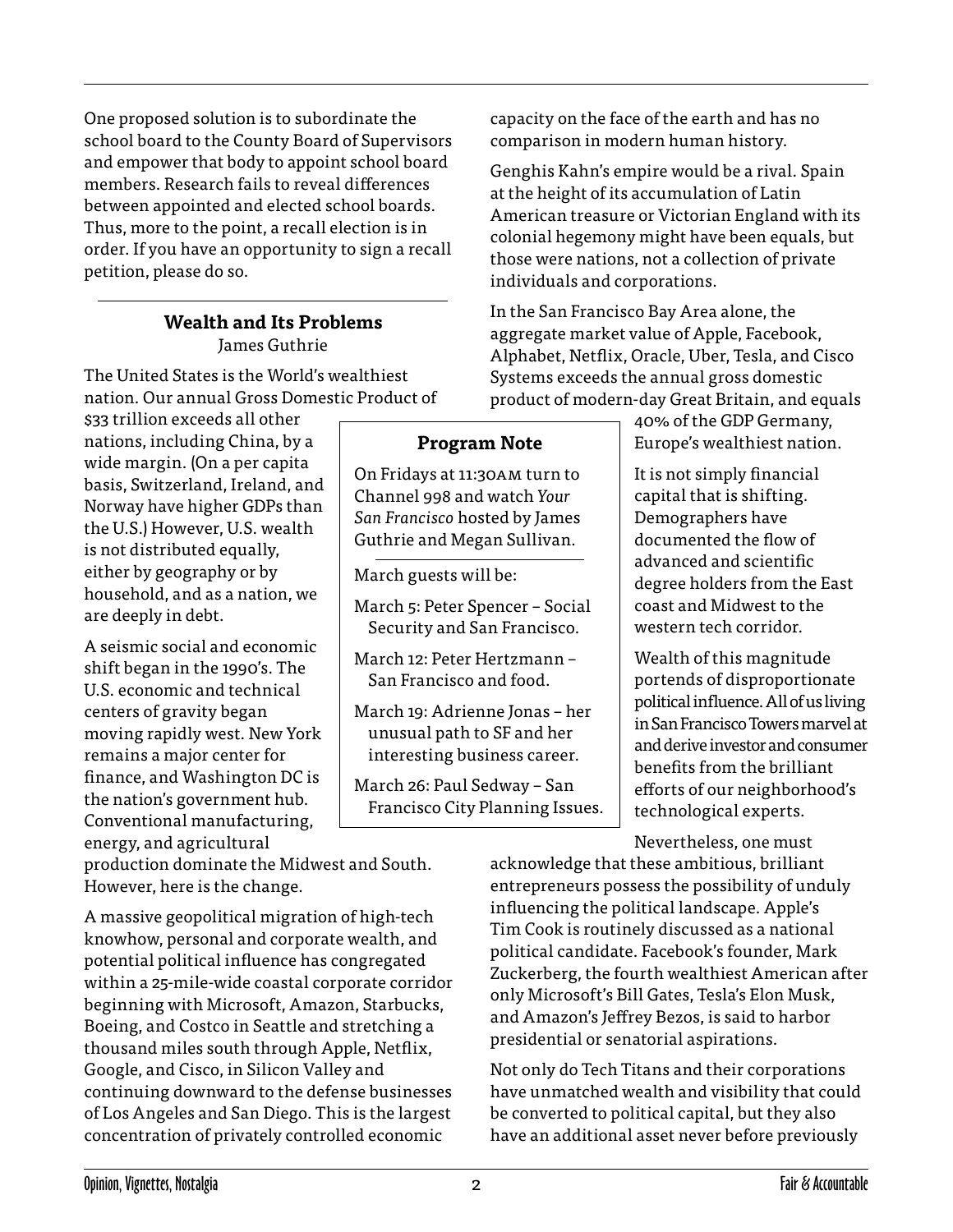possessed. Tech companies have unquantifiable reams of information about each of us: our assets, our aspirations, our consumer tastes, and our preferences.

Modern America is characterized by seldom seen wealth concentration. Today's Tech Titans and their peers comprise less than 1% of the total U.S. population. They control almost 40% of the nation's wealth. The situation is every bit as pregnant with the prospect of evil as was possessed by Gilded Age Titans of a century ago. Key ingredients then were oil, steel, brute labor, and guile. It is now silicon, technical genius, and hubris.

Gilded Age tycoons were conservative. They used their partisan political power to protect their interests. Some of today's Tech Titans follow. For example, the Koch brothers, Charles Munger, and Peter Thiel lean right. However, judging by their contributions to electoral campaigns, a majority of tech billionaires are liberal in their outlook and are capable of using their wealth and foundations to further their political views.

Solutions to wealth concentration and disproportionate political influence are hard to come by. Breaking up huge companies risks ceding markets to competitors in China and Korea. The issue of potentially inappropriate political influence is complicated by recent a Supreme Court ruling sustaining the right of corporations to be political actors. Thus, for the moment, there is little to be done but to be alert to corporate misdoing.

## **Where Wealth Begins: Economic Engines in Our Back Yard** James W. Guthrie

Wealth formation relies upon land, labor, and capital. It is in the domain of intellectual capital that the San Francisco Bay Area excels. The Bay Area benefits from the presence of two worldclass universities: University of California at Berkeley ("Cal") and Stanford. The 2020 Forbes University rankings proclaims Stanford as the best university in the United States and Cal as number seven.

The two institutions maintain a friendly rivalry and each probably benefits from the competition. Both are academically distinguished, and sometimes they also have good athletic teams. This is particularly true of Stanford which for several recent years has had more successful athletic teams than any other university in the nation. On the academic side, when combined, the two institutions have more living Nobel Laureates (35) than any nation, except the United States.

These schools have contributed powerfully to the Bay Area's, California's, and the nation's economies. It is no accident that the electronics and emerging biotech revolutions owe their birth in large measure to the scientific R&D activities of these two schools. Cal and Stanford together are estimated to contribute \$200 billion annually to California's \$3.14 trillion Gross State Product, the fifth largest economy in the World after, the U.S., China, Japan, and Germany.

The University of California, founded in 1868, is the older and by far the larger of the two institutions. It now enrolls approximately 42,000 undergraduate and graduate students. Stanford was founded in 1885 as a private university by California's former governor and railroad magnate Leland Stanford and his wife Jane. The university is actually named for their son, Leland Stanford Junior, who died prematurely. It enrolls approximately 19,000 undergraduate and graduate students.

Cal is a public institution, deriving its charter from the state legislature and governed by a gubernatorially appointed Board of Regents, members of which serve extended terms. Stanford has a self-perpetuating Board of Directors. Each of these oversight bodies is comprised of highly visible business and political luminaries who are expected to make substantial financial contributions.

Cal's annual operating budget is \$3 billion. Stanford's annual operating budget is twice as large, but that includes Stanford Hospital. Even though it is a public institution, Cal derives only a small percent of its annual revenues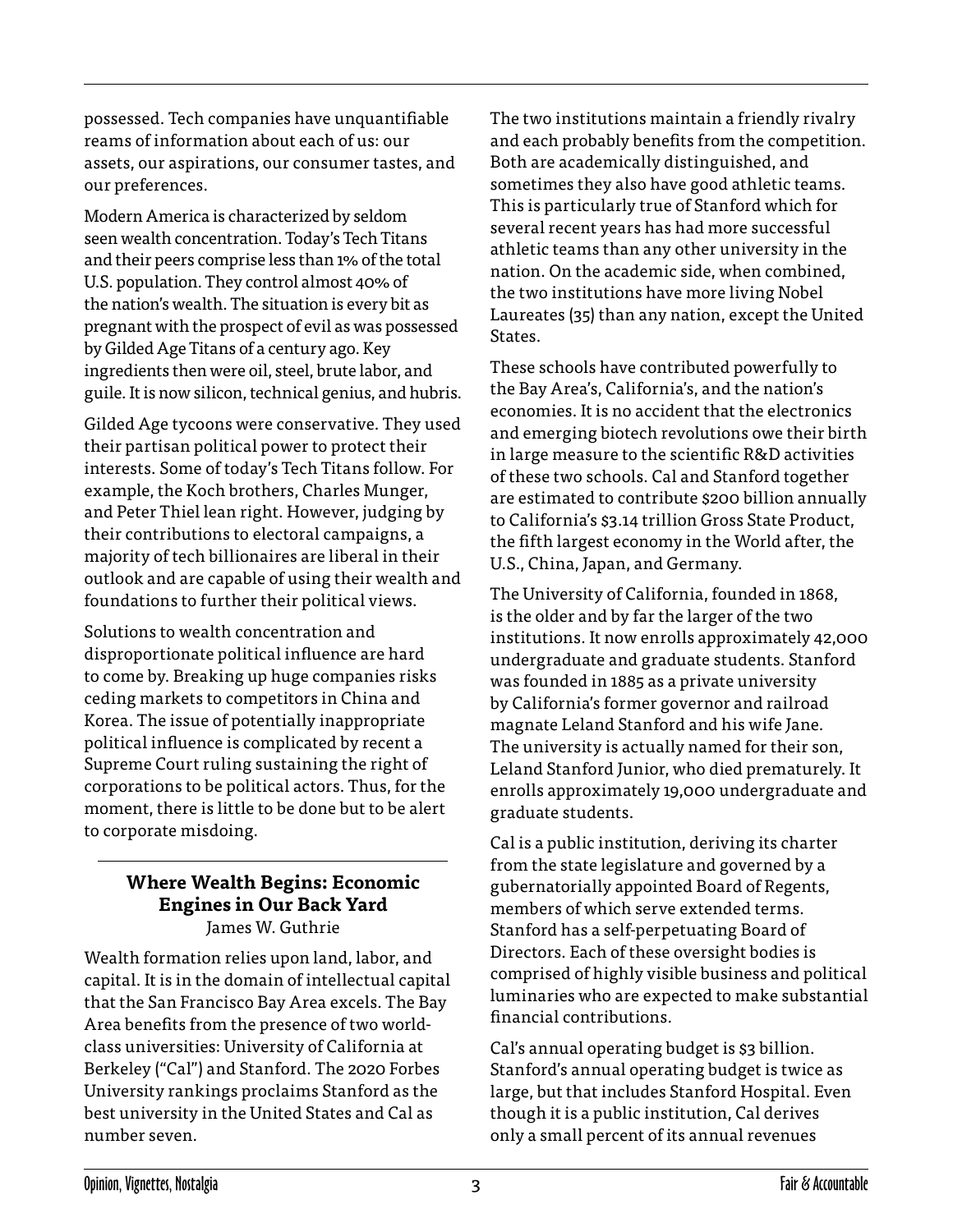(about 15 percent) from the state. It, like privately chartered Stanford, depends heavily on charitable and alumni donations, contract research funding, endowment income, and student tuition.

Institutional leadership and governance provide an interesting contrast. Stanford has risen to greatness, primarily as a consequence of having brilliant and dynamic Presidents, seemingly blessed decade after decade with creative and forceful CEOs.

Cal certainly has had highly visible and dynamic Chancellors. However, Cal's academic prominence, far more than Stanford's, is due to the comprehensive role in governance played by the faculty. Faculty appointments and promotions, student academic requirements, and oversight are provided at Cal by faculty committees. Stanford's faculty is active, but it is far more advisory and less operational than is Cal's.

The two institutions together and their multifaceted R&D efforts have spawned literally thousands of Bay Area and worldwide companies and contribute billions to the economy. Boston has Harvard and MIT, Los Angeles has UCLA and Cal Tech, but no other U.S. city can boast of two powerhouse universities.

One worrisome trend, particularly if it accelerates, is the hundreds (Hoover Institute claims thousands) of corporations abandoning California over high taxes and crazy politics. So far, these firms include large employers such as Oracle, Tesla, and Schwab.

# **Glaring Problems: Debt and Distribution** James W. Guthrie

The United States Federal Government has not had a balanced budget in a quarter-of-a-century. The national debt is \$23 trillion and growing. Per capita debt share approximates \$80,000. (A family of 4 owes \$320,000) That means we have borrowed \$80,000 per person from future generations, an amount unlikely to be repaid in our lifetime. It matters because our children and grandchildren will pay interest on that

debt, probably, forever. We have borrowed this money from future generations. This effects the economy because there is less money for each person to spend on day to day living.

Most of the debt is held publicly by U.S. corporations and agencies. Japan and China are the largest foreign holders of treasury bonds. This house of cards will collapse if the United States can no longer pay interest on this debt and sacred treasuries are devalued. And that will include treasuries in which the Social Security Trust Fund is invested. We are currently lulled into complacency because interest rates are at such a low level that the payments are tolerable. This will not continue.

The billionaire map on the next page, brazenly expropriated from Money Magazine, is evidence of the increasing household income disparity in America. We are now matching and en route to exceeding the excesses of the Gilded Age, more than a century ago. These were the "malefactors of great wealth" against whom Teddy Roosevelt railed and eventually tamed.

At the end of the 19th century and into the early years of the 20th century, the U.S. economy was controlled by a relative few oligarchs. Rockefeller, Carnegie, JP Morgan, and Vanderbilt were household names, much as Bezos and Gates are today. While touting the virtues of capitalism and competition, Gilded-Age Barons relied on cartels, monopolies, stock scams, and illegal contracts to control more than half the nation's economic assets and exercised vastly disproportionate political influence. At the time of his death, in 1877, Cornelius J. Vanderbilt controlled 15 percent of the U.S. economy. In today's dollars, Vanderbilt's wealth would equal approximately \$210 billion, more than Jeff Bezos.

While not quite as wealthy or powerful as their counterparts from yesteryear, today's billionaires are adding to their wealth at alarming rates. Together, Jeff Bezos, Elon Musk, Mark Zuckerberg, Bill Gates, and Warren Buffet (the five top-ranked American billionaires) experienced a collective 85% increase in their wealth since the pandemic began. This equates to an added \$303 billion in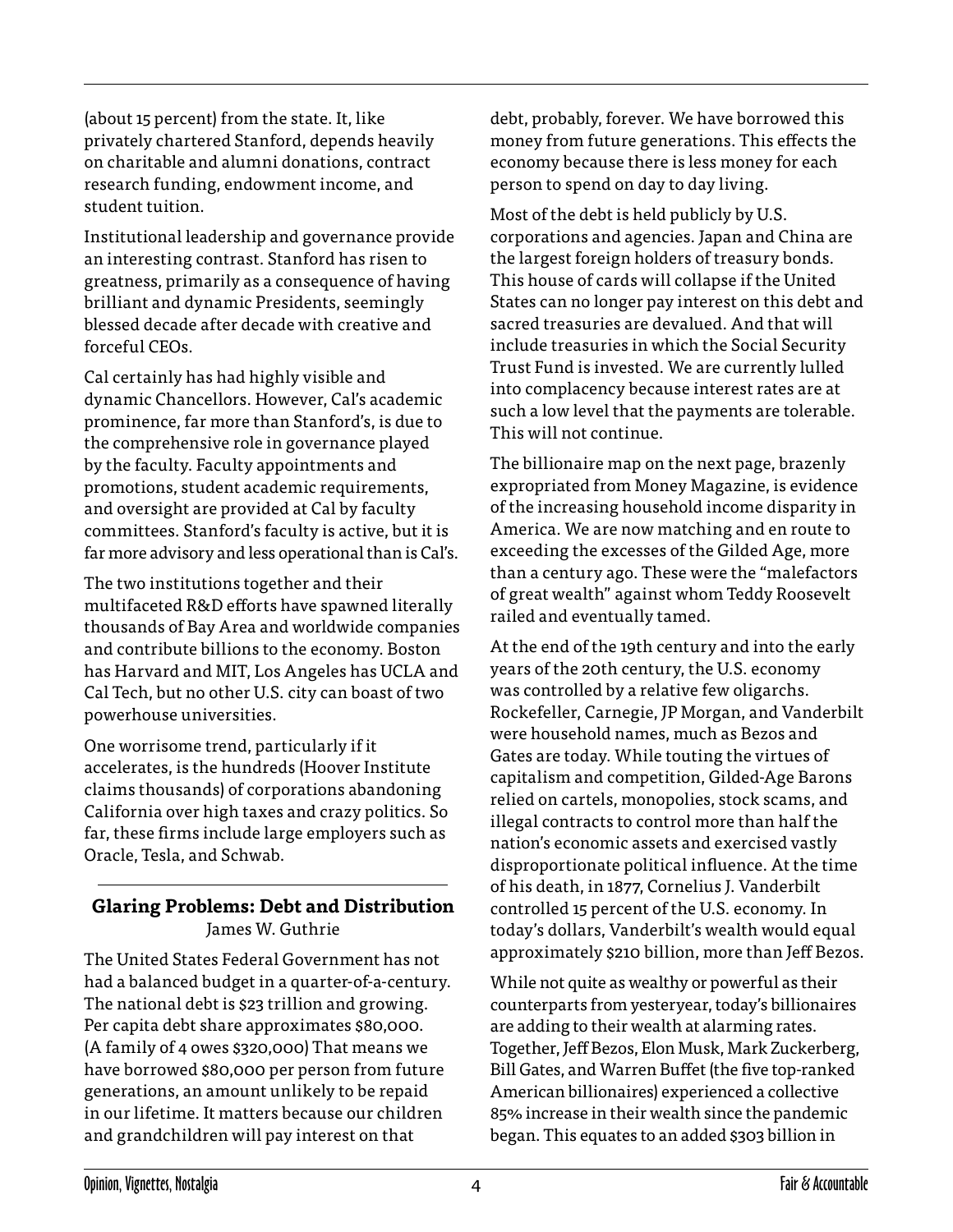# **Estimated Net Worth (\$)** Net Worth (\$) \$18.\$4.98 Q \$50B - \$99.9B \$100B and More No billionarie  $$3.5B$ **NM** Elon Musk \$191.8B Data as of 25/01/2021 **Article & Sources** https://howmuch.net/articles/richest-billionaire-in-every-state-2021 howmuch "" Forbes - https://www.forbes.com

**Richest Billionaire in Every State in 2021** 

wealth in a year. In contrast, the median wealth of American households is about \$121,700, and due to COVID-19, there has been a rising inability to cover monthly bills and a risk of losing one's home.

Another way to view the enormous concentration of wealth among America's billionaires is to realize that the top five, listed above, have more combined wealth than the total of public-school annual expenditures for all fifty states. Five persons have more wealth than is spent annually on the schooling of more than 50 million U.S. school children.

Something must be done about wealth inequality. If it continues at the current pace, the less fortunate among us, perhaps having lost hope, will withdraw their fealty to the social contract, and further imperil democracy.

Simple and outmoded solutions are discussed everywhere. Vastly increased taxes on the superrich never fully succeeds They find dozens of ways to shield their wealth. They can, as a last

resort, always purchase their own island and establish their own nation.

On the other hand, catering to the low-income side of the ledger, financial giveaways, such as guaranteed annual incomes, create government dependency, encourage individual sloth and criminality, and dash personal dignity. Similarly, elevating the minimum wage serves principally to eliminate entry level jobs.

New, or at least renewed, approaches are needed. A multi-pronged approach is in order. Billionaires need added incentives to give their money away or direct it toward good causes. (Bill and Melinda Gates are model citizens in this regard.) At the lower end of the wealth spectrum, we need financial help and renewed lifetime hope for individual workers, poverty impacted families, and small businesses. We need bold ideas, not old political rhetoric. It is time for a modern-day equivalent of The New Deal or The Great Society.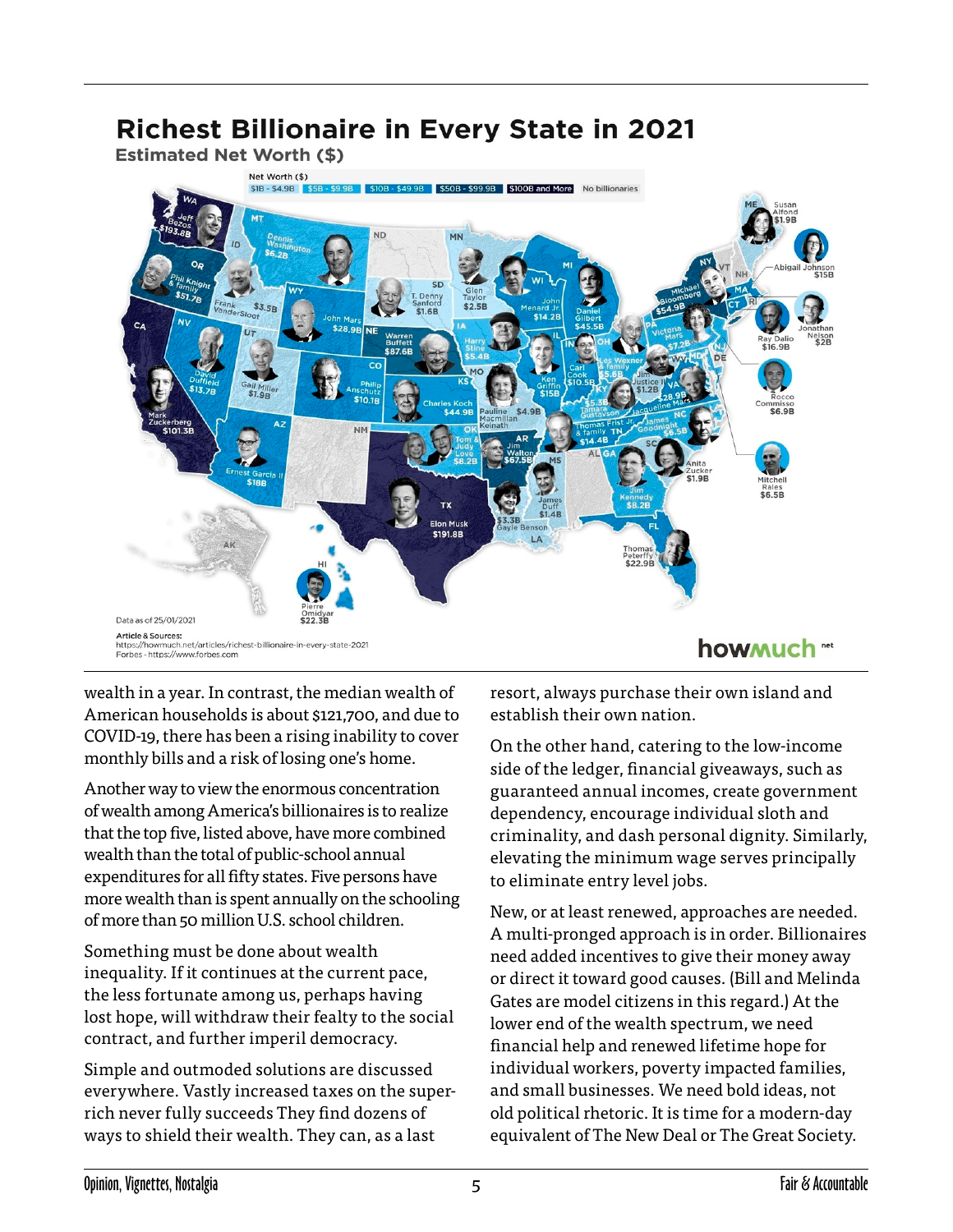Previously, innovations such as Social Security, Medicare, space exploration, Obamacare, federal aid to education, environmental protect, and ingenious infrastructure projects such as the Interstate Highway System have resulted from Presidential Task Forces. It is time to try this mechanism again.

Joe Biden should convene a Presidential Task Force focused on "Post-COVID America." Its charge should be a practical plan for a revitalized economy, debt retirement, and more equitable society. It must be perceived as being and indeed operate in a nonpartisan manner. It should be co-chaired by Vice President Harris and Stanford University's Condoleezza Rice. It should be provided with expert and bipartisan staff and required to report by November of 2021. It should scour the nation for ideas, hold widespread public hearings and public forums, distill ideas, and issue an understandable report intended to mobilize Congress and state governments and give Americans confidence that hopeful and peaceful days lie ahead.

## **COVID-19 Vaccination: The Significance of Two Little Words** Peter Hertzmann

*A two-dose regimen of BNT162b2 conferred 95% protection against Covid-19 in persons 16 years of age or older. Safety over a median of 2 months was similar to that of other viral vaccines.*

This is the conclusion stated in the abstract to a paper published in the *New England Journal of Medicine* on December 31, 2020. BNT162b2 is the technical name for the Pfizer vaccine most of us received. Later in the paper, "95% protection" is replaced by "95% effective." What does "95% effective" mean?

It does not mean that you have a one-in-twenty chance of contracting COVID-19 after two doses of the vaccine, even though this was written in one of the unsigned emails from Covia Headquarters in Walnut Creek. It simply is the ratio of the number (8) of study subjects who tested positive on a PCR test for COVID-19 after

two doses of the vaccine compared to the number (162) of study subjects who tested positive on a PCR test for COVID-19 after two doses of the placebo. The median follow-up time was two months. The ratio assumes that the number of subjects in each study group was equal, which it essentially was.

This method of determining effectivity is one of convention and is typically used in drug trials. The difference in this trial is that the placebo is not expected to have a positive effect.

A statistician would state the results differently: Of the 21,720 subjects who received two doses of the vaccine, 8 subjects tested positive on a PCR test for COVID-19 in a median period of two months following injection. This translates to less than 0.04% of the subjects who were vaccinated later contracted tested positive for COVID-19.

In lay terms, the vaccine administered in the SFT Lounge is probably much more effective than 95%. But what about the word "contagious"? We are hearing news as to how the South African variant of COVID-19 is twice as contagious as the initial (?) variant. What does this mean? How contagious was the first variant?

From a technical viewpoint, a contagious disease is a category of transmittable diseases where the disease is transferred by physical contact with a sufferer or by casual contact with their secretions.

Contagiousness is calculated from an entire population model, not a sample. Thus, much of the current publicity is inaccurate. The measure of contagiousness is  $R_0$ . If  $R_0$  is less than 1, the outbreak will become extinct. If  $R_{\alpha}$  is greater than 1, the outbreak will become an epidemic. The value of  $R_0$  represents the number of secondary infections caused by one infected individual.

There is disagreement in the infectious disease profession as at how accurate a predictor  $R_0$  is since it is only looking at individual transmission instead of the population as a whole. Another way of stating this is that a non-random small sample of the population may not correctly predict how the entire population may react.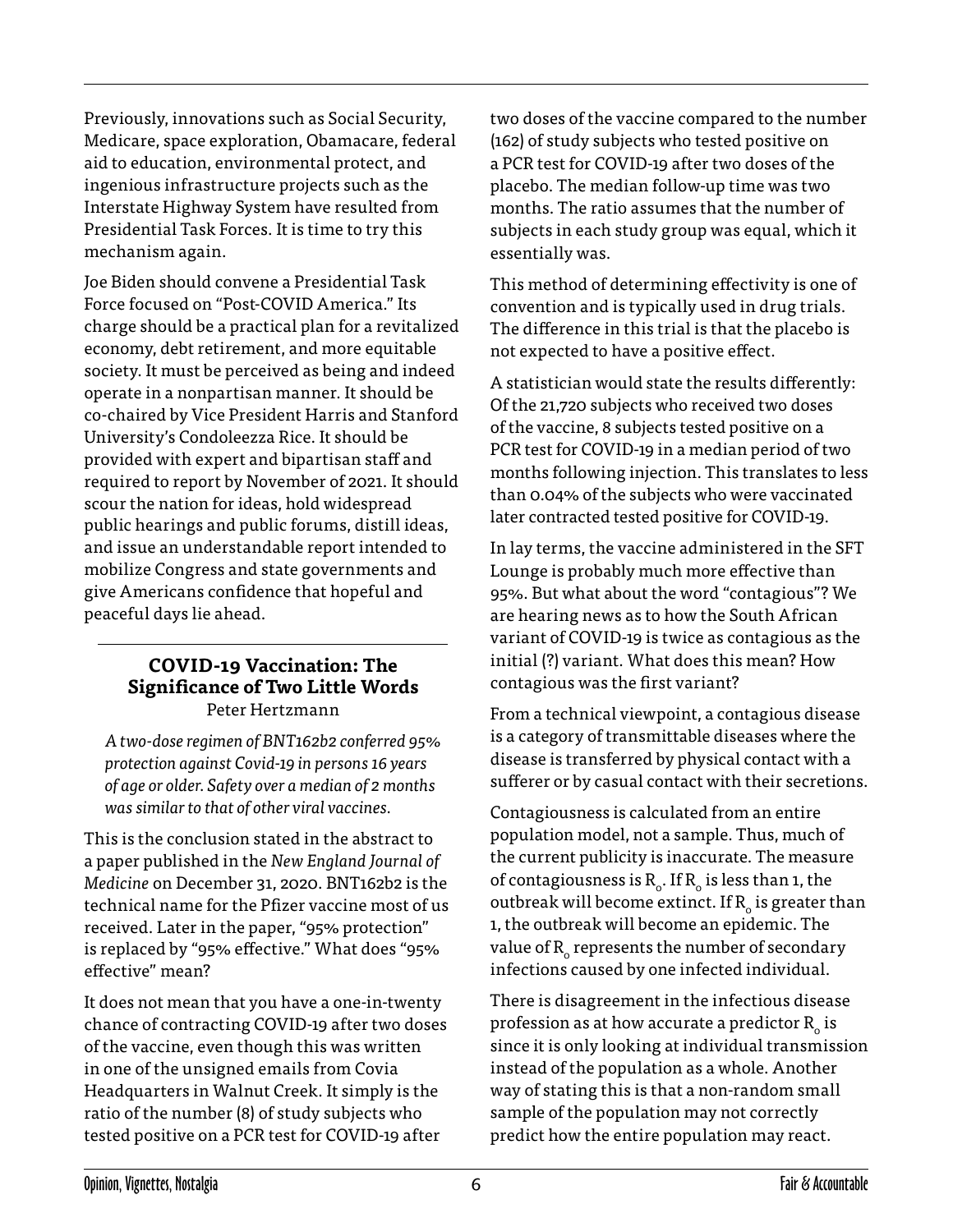The CDC estimated value of  $R_0$  as of last September for the original variant of COVID-19 is 2.0 to 2.5, or one infected person will cause 2 to 2.5 secondary infections. With the South African variant estimated to be twice as contagious, its  $R_0$ would be between 4 and 5.

Last month, it was reported that the South African variant was believed to have an  $R_0$  value of 3. This would indicate that either it is not twice as contagious or that the  $R_0$  value of the original variant was only 1.5.

Further inquiry discloses a wide range  $R_0$  values of all the virus variants. The South African variant may be twice as contagious as the original variant, but what does that mean it is twice as contagious for us as individuals?

We are willing to accept that the effectiveness of a vaccine in a sample population is a predictor of how effective the vaccine will be in the entire population. Scientists seem to be less likely to accept contagiousness on the same level.

# **And Your Source Is?** Peter Hertzmann

In 1978, I was awakened by a phone call instructing me to rush to El Camino Hospital to witness ear surgery. My boss was scheduled to observe the procedure, but luckily for me, he felt faint upon entering the operating room. I was called to take his place. That morning was the start of my future career developing new surgical devices. It was also the first of many mornings where I would learn about the practice of surgery from the many surgeons I worked with in the U.S., Europe, and Japan.

One concept that I learned early in career that I later taught other non-doctors who came to me for training was that there are different kinds of doctors and each treats human maladies from a different approach. Initially, there were just physicians and surgeons. Although there are some differences dating back to guild-produced doctors versus university-produced doctors in the late middle ages, the primary difference is how each approaches illness. Physicians tend

to use a chemical-based approach and surgeons tend to use an extraction-based approach. Each looks at illness differently. By the time I was entering that operating room, there were three other common types of doctors: psychiatrists, pathologists, and radiologists.

The field of gynecology has become a crossover profession in that gynecologists are surgeons by training, yet they also tend to be primary care physicians for premenopausal, adult women. Other crossover doctor-types include groups like interventional cardiologists. Cardiologists, by training are physicians, but an interventional cardiologist is trained to perform limited surgery.

Why does this matter? For the past year, we have been listening to advice and counsel from different doctors and public health officials regarding COVID-19. Sometimes their counsel are provided in their introduction and sometimes not. The most common group counsel epidemiologists, but there's also virologists, immunologists, biostatisticians, evolutionary biologists, and persons with the three letters MPH after their name. Some of the experts are just identified as holding an endowed chair or as being the administrator of a department in a university or hospital. One expert commonly seen on MSNBC giving advice has both a Master of Public Administration and a Master of Science degree in addition to his medical degree. My issue with all these experts with alphabet overload is that each looks at the same problem through different types of training.

Another basic facet of medicine I learned is that for most doctors, the principles of practice have not changed in one aspect since doctoring was learned by apprenticing: do what you were taught. On many occasions when I was talking to surgeons about changes to a procedure I was proposing, I was told that they do what they learned in medical school and residency and there was no reason to change. I learned that to introduce new procedures it was often necessary to find ways of putting market pressure on the surgeons before they would consider a change.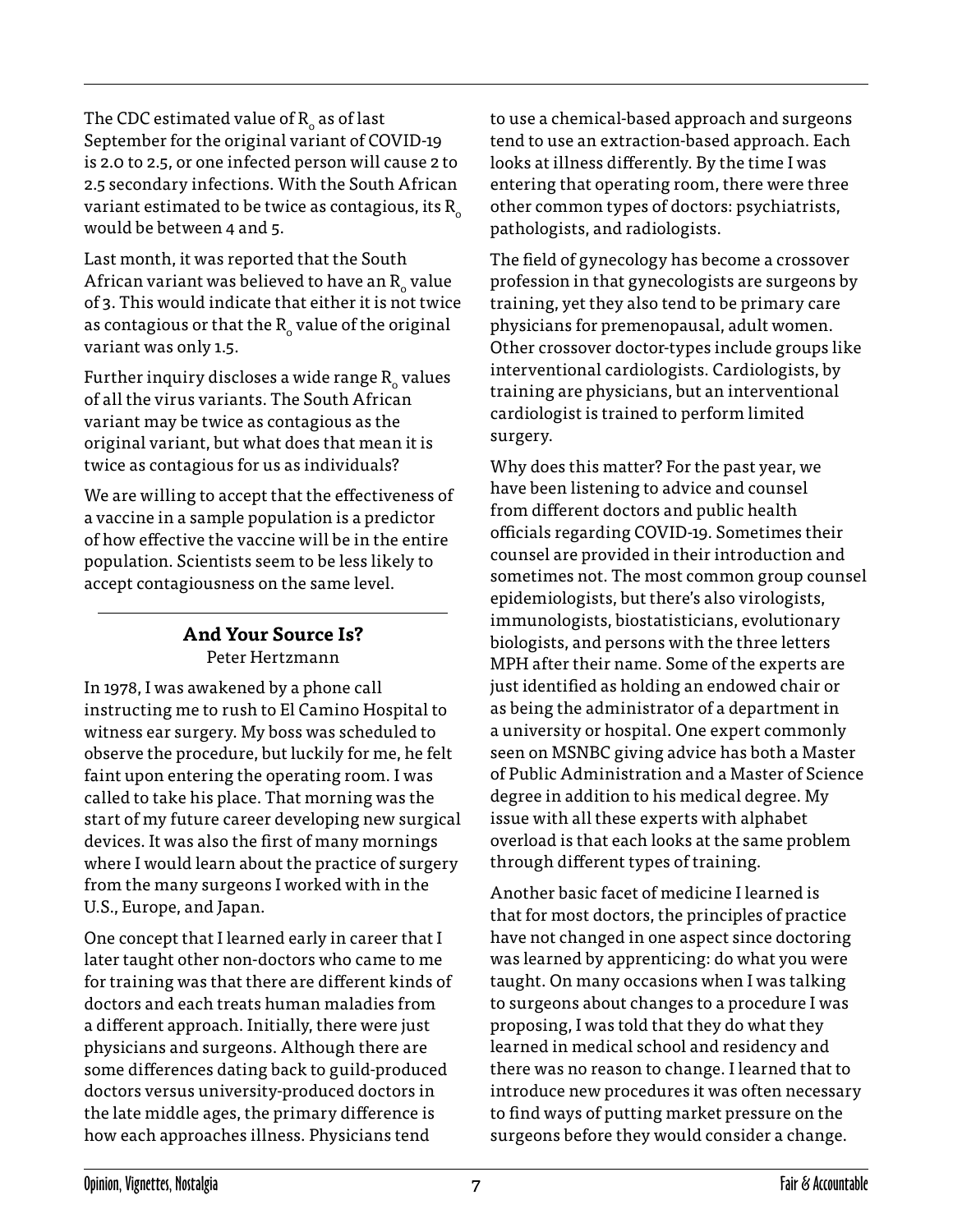The most common title given seems to be epidemiologist. How many viewers or readers know anything about the field of epidemiology? Wikipedia provides this definition: "Epidemiology is the study and analysis of the distribution (who, when, and where), patterns and determinants of health and disease conditions in defined populations." By definition, epidemiology is a data-driven science that relies heavily on statistics. Unfortunately, the advice given by epidemiologists is based on little real data or little accurate data, and more likely to be predictions based on opinion. It's not uncommon for modern epidemiological studies, prior to the pandemic, to be controversial and often discredited. Epidemiologists have learned how to coax precise conclusions by selectively applying statistics to carefully massaged data. (I learned this from a biostatistician I worked with at Stanford.) Advice from epidemiologists has to always be investigated further.

Virology "focuses on the following dimensions of viruses: their structure, classification and evolution, their ways to infect and exploit host cells for reproduction, their interaction with host organism physiology and immunity, the diseases they cause, the techniques to isolate and culture them, and their use in research and therapy." Virology is a subfield of microbiology. Virologists have masters or doctorates in the field, and a few have also studied medicine. I have found that the virologists I have heard interviewed on television to be some of the most credible people discussing COVID-19. They tend to be fact based and stay away from both advice and predictions. Their answers are the least sensational and therefore least likely to be found on news programs.

Immunology is another branch of biology, and it covers the immune systems in all organisms. There is a subset of immunology that study diseases caused by disorders of the human immune system. Every once in a while, when I see an immunologist being quoted or interviewed. It often feels like the expert has been sought by the reporter to say what the reporter wanted, rather than provide new information.

The last type of expert we hear from, the one that touches each of us most personally, is the public health official with the letters MPH behind their name. The letters mean the person has a master's degree in public health. (In my career I worked with many people with the title. They tended to also have the initials JD behind their name and work as regulatory lawyers.) A public-health masters is a non-thesis degree with a heavy emphasis on regulations and public policy. Most public health workers spend their time enforcing codes written by others.

As we are pummeled with information about the pandemic each day, it is important understand the source of the information and how the training and background of the person providing the information may color it.

My wife is blaming me for ruining her birthday. That's ridiculous. I didn't even know it was her birthday.